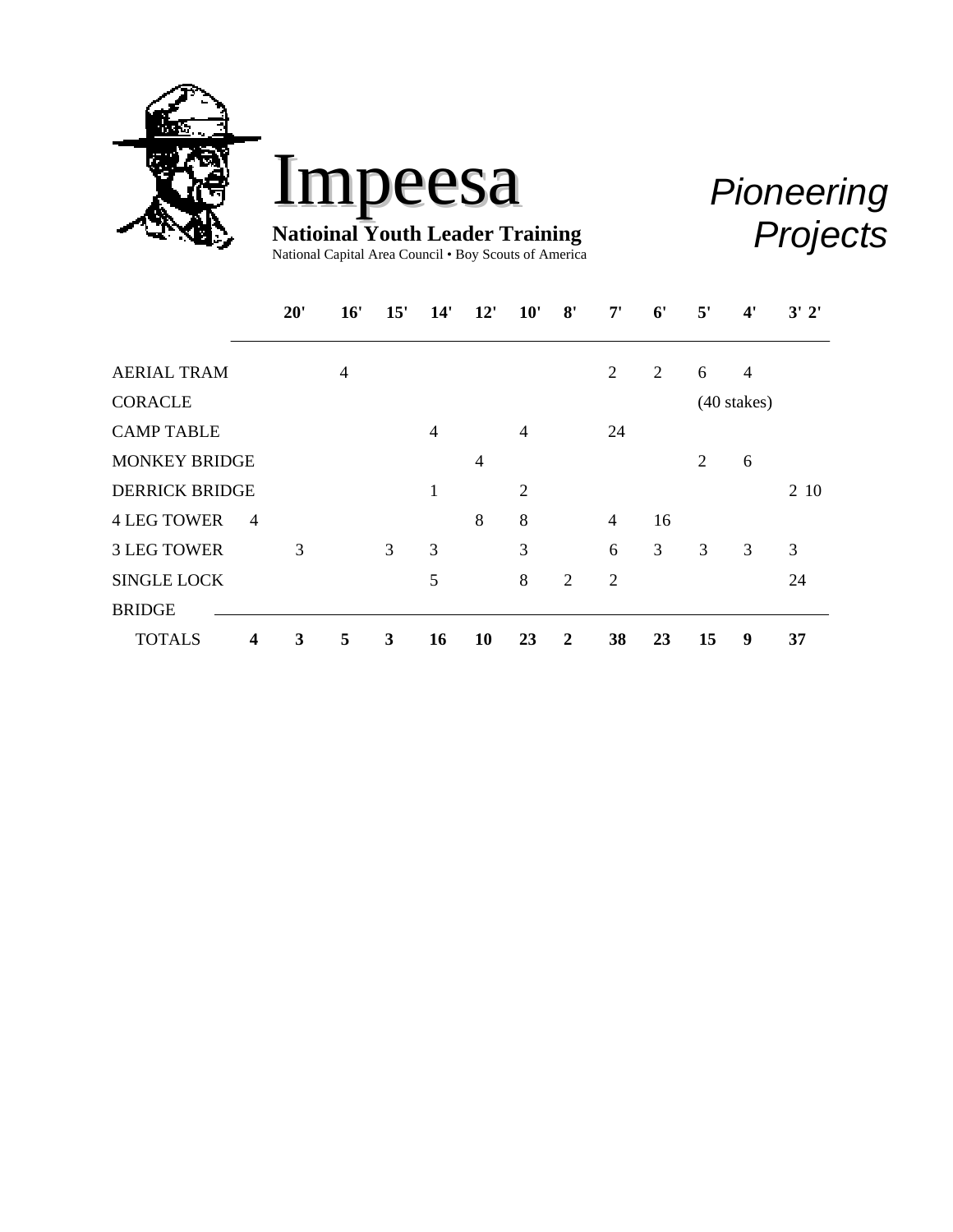## AERIAL RUNWAY PROJECT

(Re Planning)

#### PROBLEM:

Your patrol wishes to bridge a body of water so you may transport passengers from side to side but you are short on spars and timber and cannot build a permanent bridge. Also, you want to control who crosses, so you decide on an aerial runway (pictured below). You will have about two hours to complete construction at a later time and you can obtain necessary materials from your troop guide/quartermaster. You might consider the alternatives if you have a large tree on one side to use for support.

Plan the construction of your runway in full detail. Write down your plans to include materials, specific series of steps in the construction, and the assignment of patrol members to complete each step.

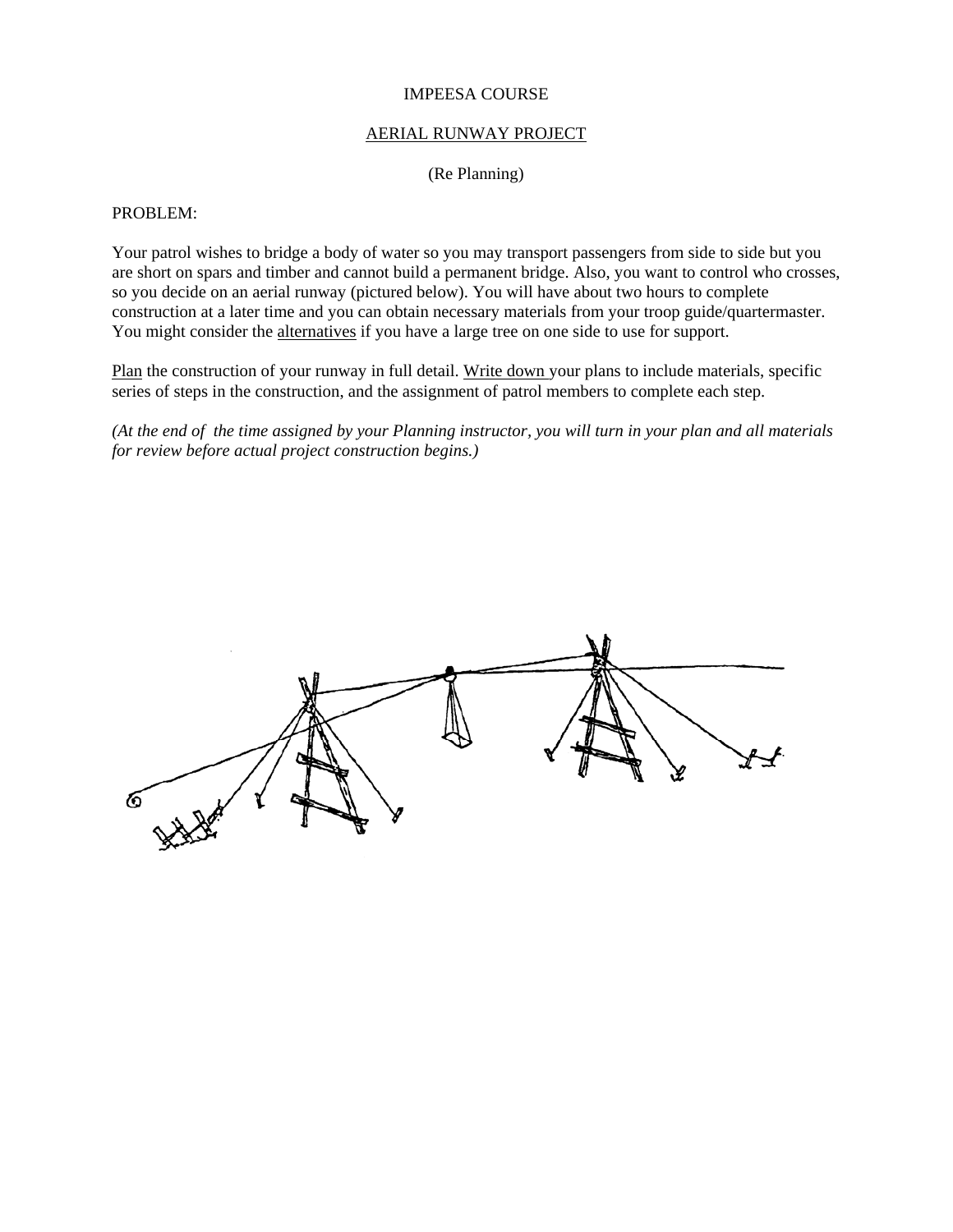## CORACLE PROJECT

(Re Planning)

## PROBLEM:

Your patrol is on a hike and comes to a river which must be crossed. You do not have timber for a raft, but you do have a tarp. You decide to build a coracle (as pictured below) from materials at hand. You will have about two hours *to* complete construction at a later time and the tarp and cord can be obtained from your troop guide/quartermaster.

Plan the construction of your coracle in full detail. Write down your plans to include materials, specific series of steps in the construction, and the assignment of patrol members to complete each step.

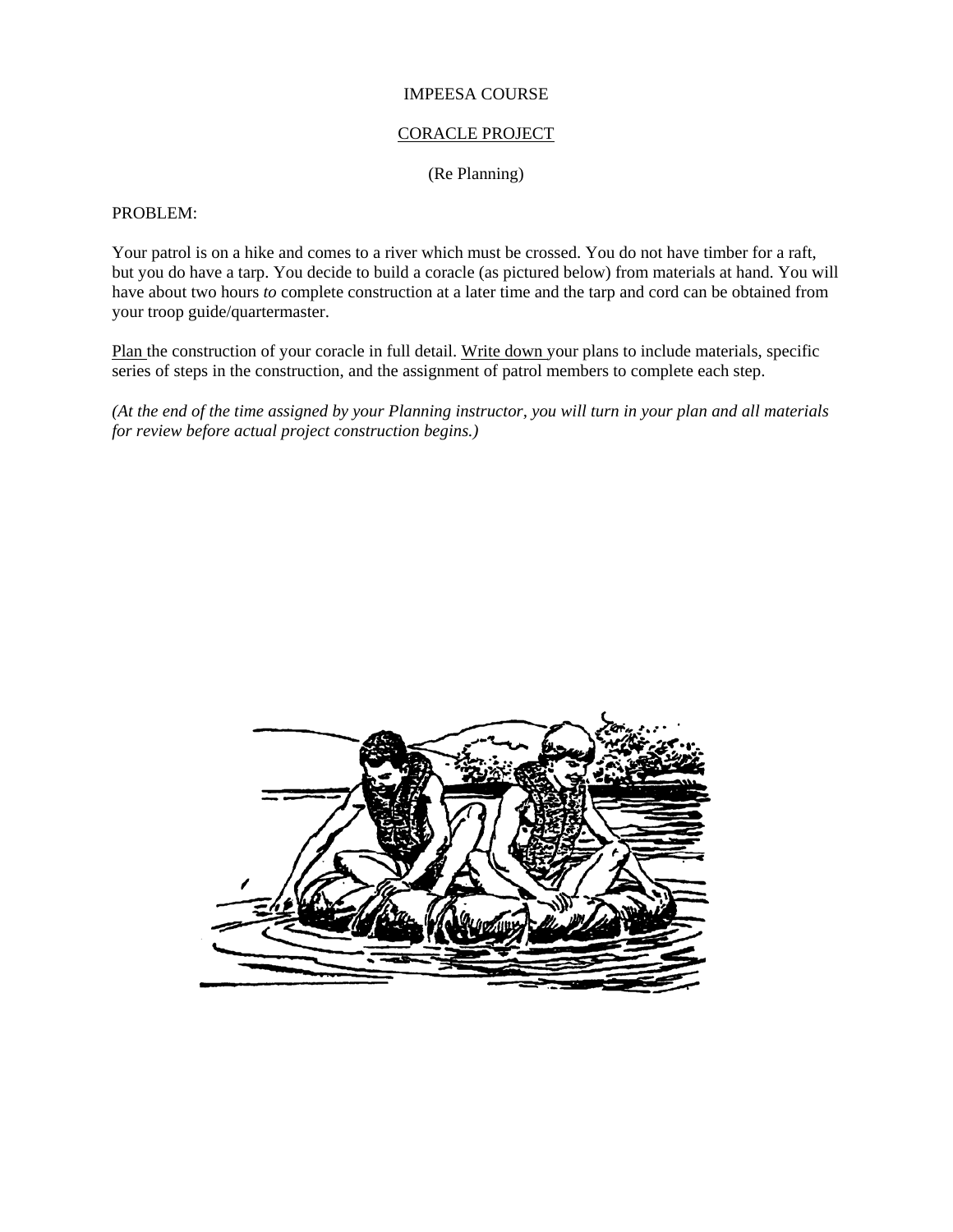## PATROL CAMP TABLE PROJECT

(Re Planning)

## PROBLEM:

Your patrol is planning to spend several nights in a campsite and want to have a comfortable table at which to eat your meals. You decide on a four-legged table (pictured below). You will have about two hours to complete construction at a later time and you can obtain necessary materials from your troop guide/quartermaster. Also, consider the alternative of using a canvass piece to make the table top, saving the need for many straight limbs.

Plan the construction of your table in full detail. Write down your plans to include materials, specific series of steps in the construction, and the assignment of patrol members to complete each step.

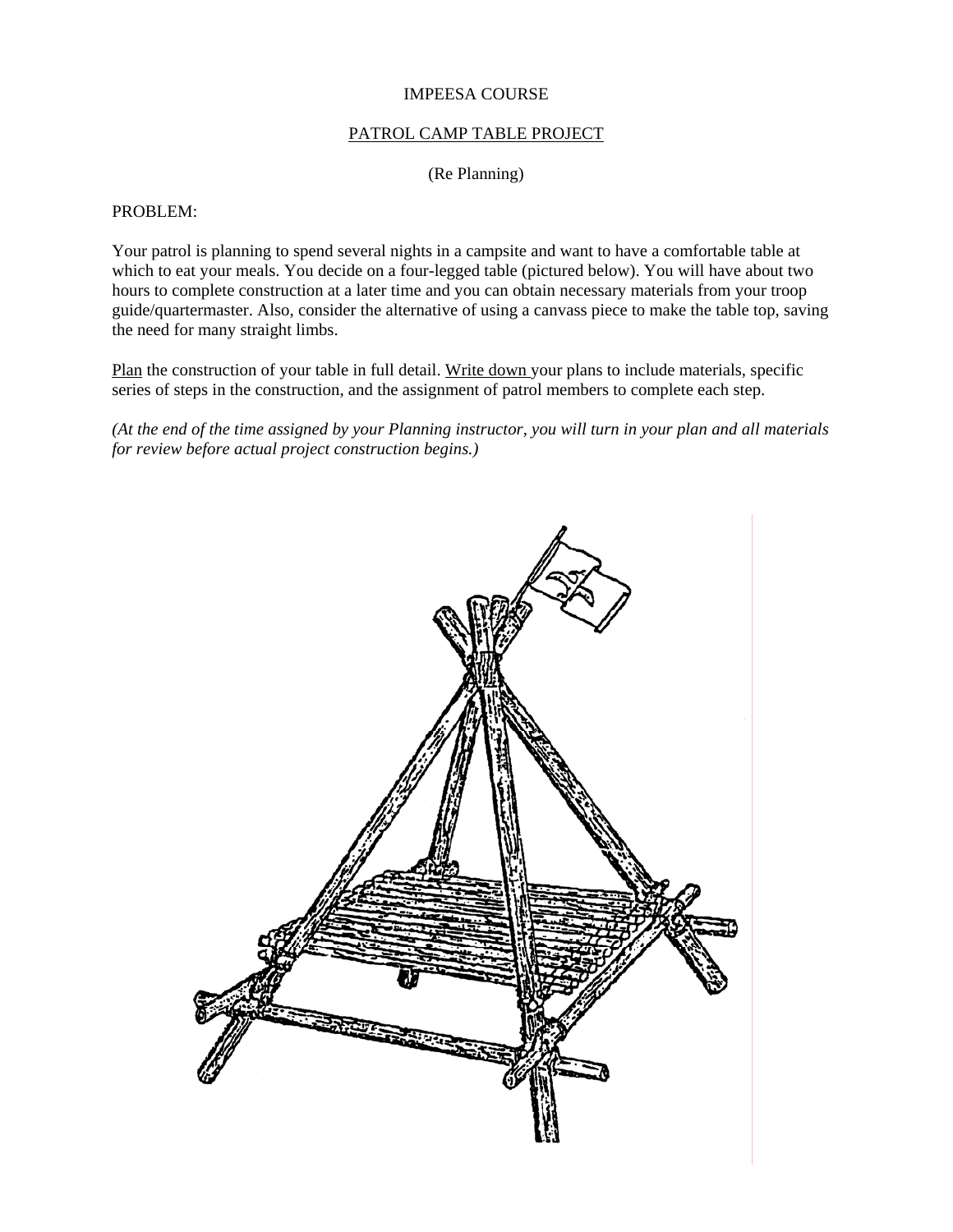## MONKEY BRIDGE PROJECT

(Re Planning)

## PROBLEM:

Your patrol wishes to bridge a deep chasm so that patrol members may cross from one side to the other! You have plenty of rope in different sizes, but not enough spars and timber to build a wooden bridge. You decide to build a "monkey bridge" (as pictured below). You will have about two hours to complete the construction at a later time and you can obtain the necessary materials from your troop guide / quartermaster.

Plan the construction of your bridge in full detail. Write down your plans to include materials, specific series of steps in the construction, and the assignment of patrol members to complete each step.

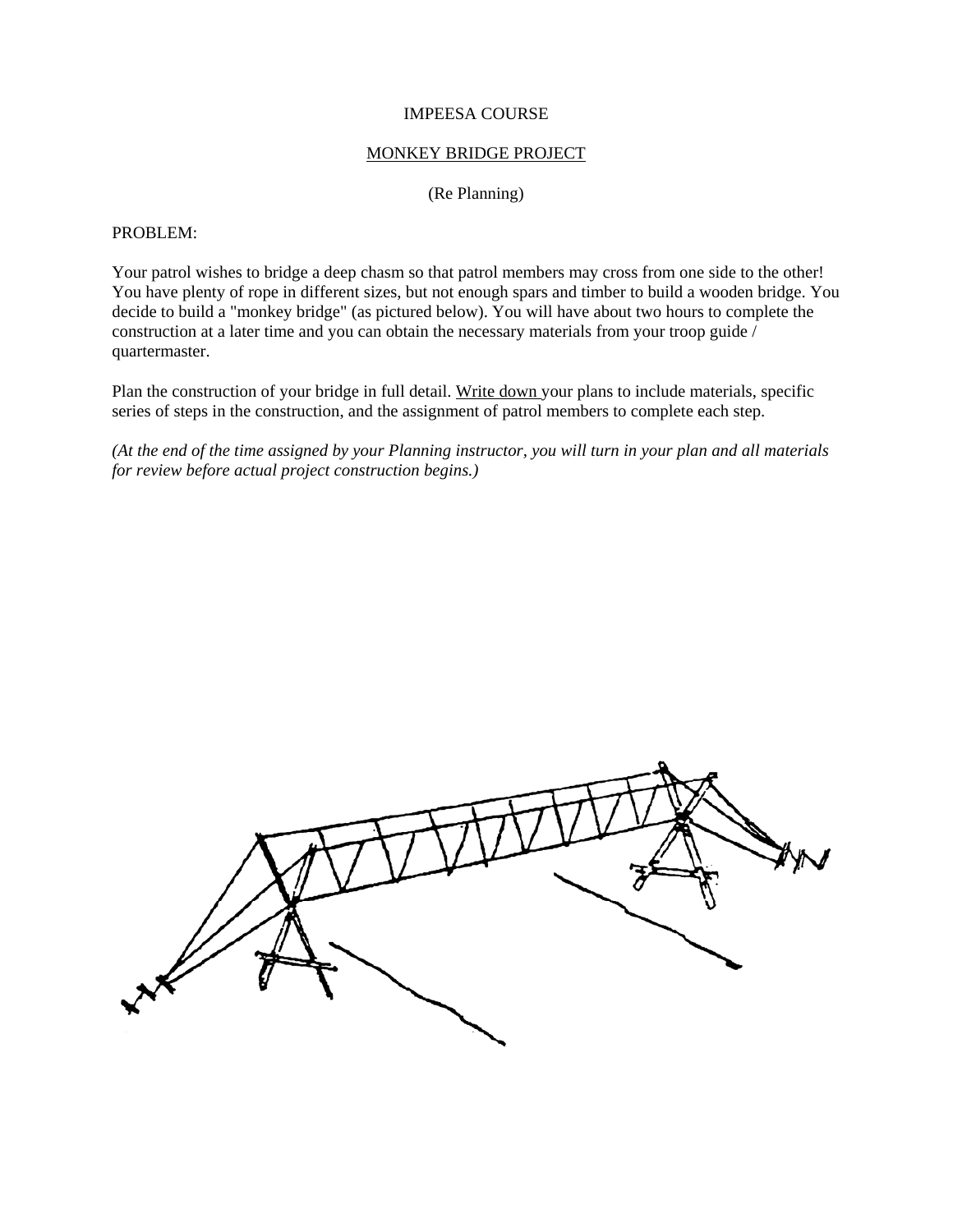## REVOLVING DERRICK BRIDGE PROJECT

(Re Planning)

#### PROBLEM

Your patrol wishes to establish a small bridge to transport one patrol member at a time across a small stream, but you want to control access to your camp and do not want to build a permanent, open bridge. The revolving derrick bridge (pictured below) has been called to your attention. You will have about two hours to complete the construction at a later time and you can obtain the necessary materials from your troop guide/quartermaster.

Plan the construction of your bridge in full detail. Write down your plans to include materials, specific series of steps in the construction, and the assignment of patrol members to complete each step.

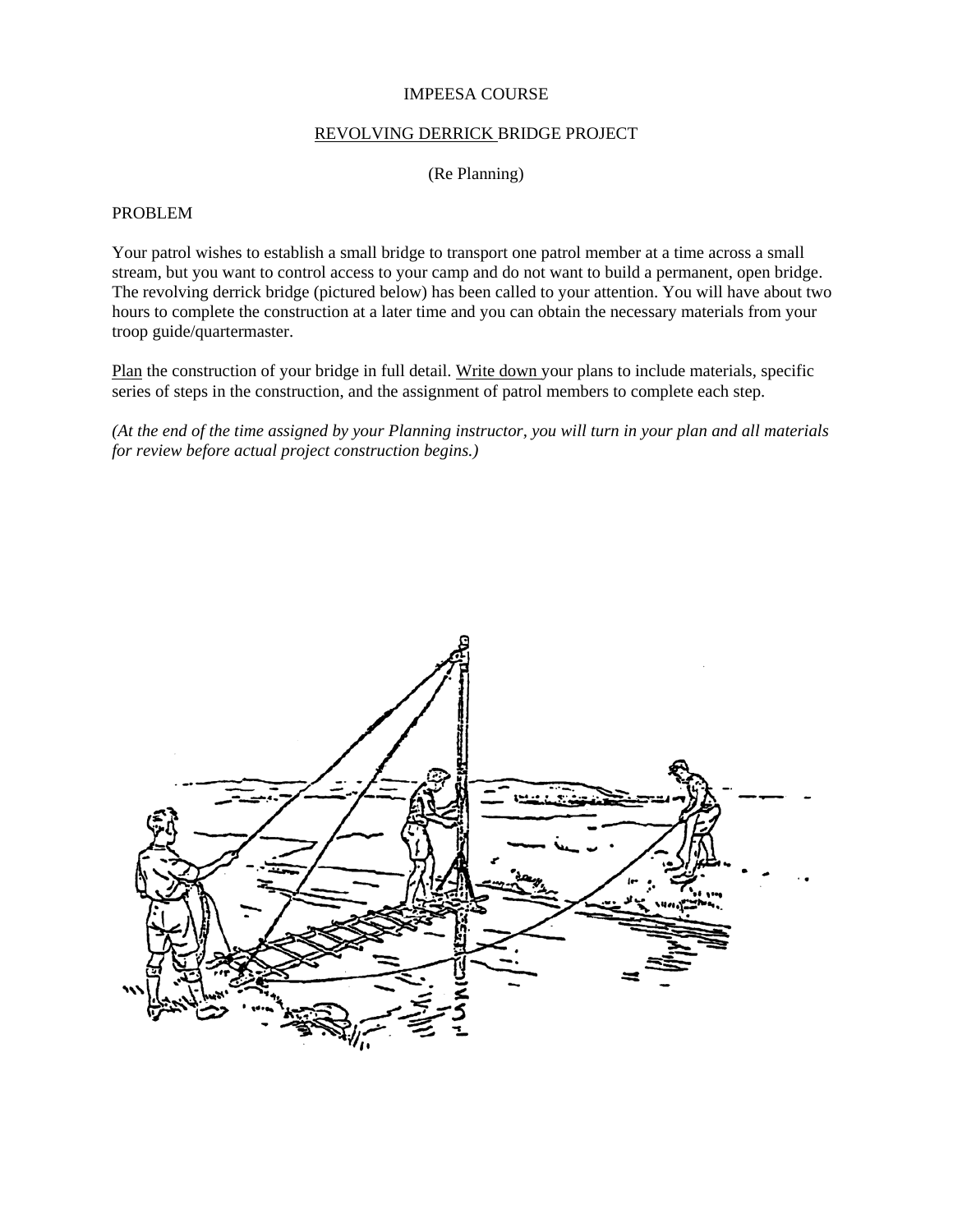## OBSERVATION TOWER PROJECT

(Re Planning)

#### PROBLEM:

Your patrol wishes to build a raised platform from which an observer can view the camp area. It should be sturdy (four legs) and you have an adequate supply of spars and ropes provided by the staff. You will have about two hours to complete the construction at a later time. You will have about two hours to complete the construction and you can obtain necessary materials from your troop guide / quartermaster.

Plan the construction of your tower full detail. Write down your plans to include materials (spars, and ropes with sizes and any special items), specific series of steps in the construction, and the assignment of patrol members to complete each step.

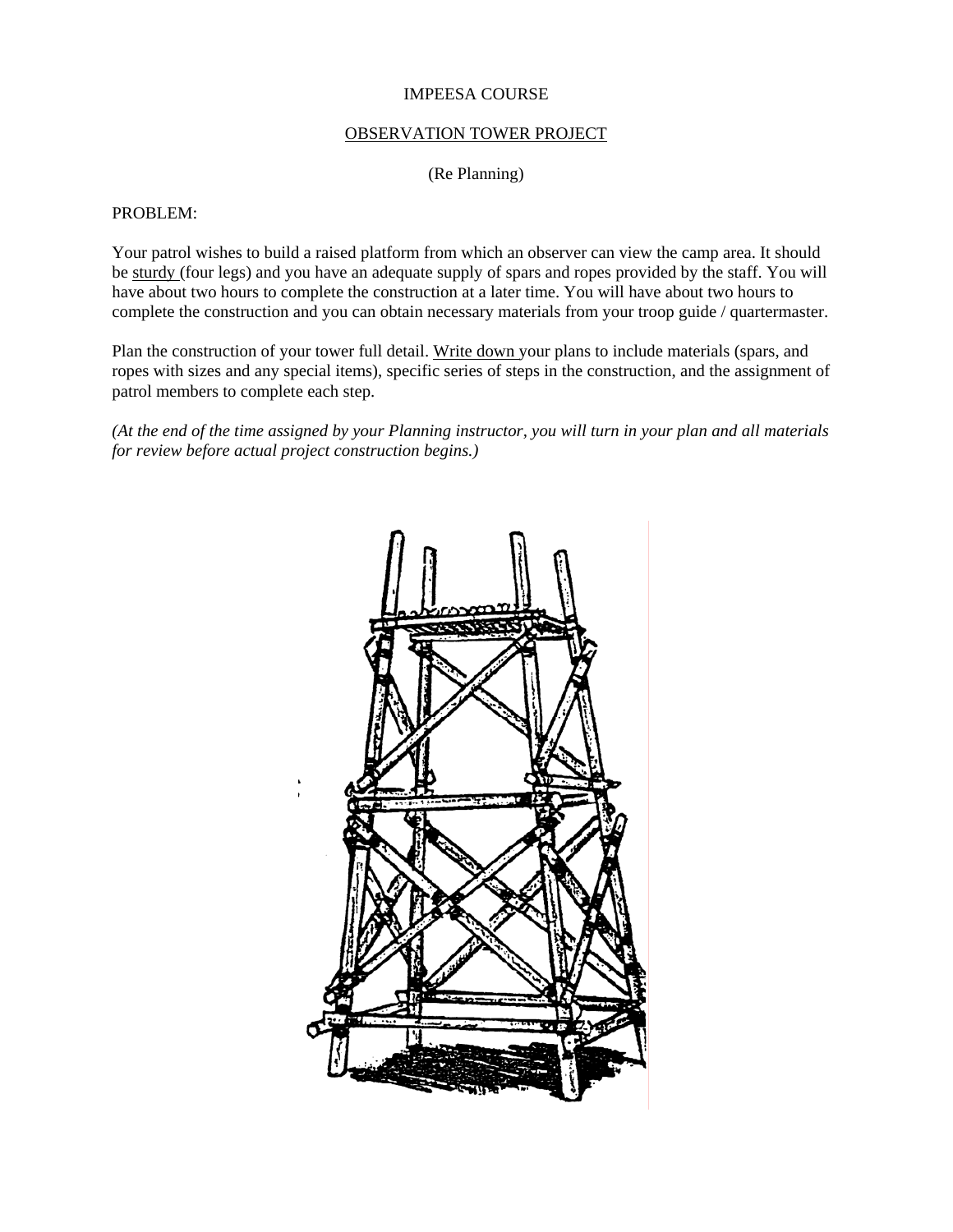## OBSERVATION TOWER PROJECT

(Re Planning)

## PROBLEM:

Your patrol wishes to build a raised platform from which an observer can view the camp area but the spars available to you are not long enough to achieve the height you want. You decide on the three legged tower (pictured below). You will have about two hours to complete the construction and you can obtain necessary materials from your troop guide / quartermaster.

Plan the construction of your tower in full detail. Write down your plans to include materials (spars, and ropes with sizes and any special items), specific series of steps in the construction, and the assignment of patrol members to complete each step.

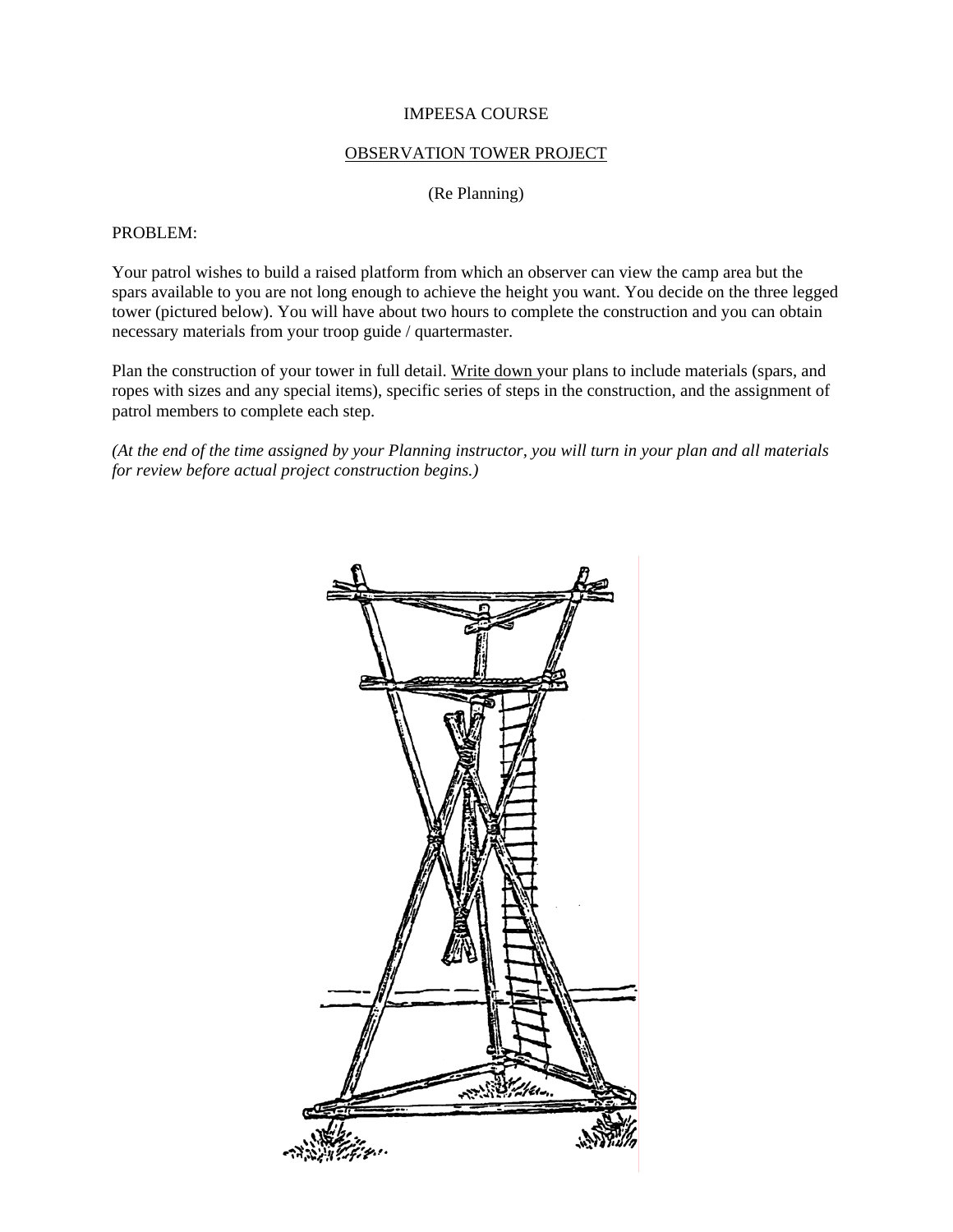## IMPEESA COURSE SINGLE LOCK TRESTLE BRIDGE

## PROBLEM:

Your patrol has arrived at a gulley that will soon be flooded. You need to build some type of bridge across the gulley, and have decided on a single lock trestle bridge to do the job. The bridge must be tailored to fit the gap, while the trestle and footway units must be designed to fit snugly into each other. It is very important that the butts of the trestles be well heeled into the ground, and that they should lean inwards at an angle not greater than 45 degrees.

Plan the construction of your table in full detail, including a sketch. Write down your plans to include materials, specific series of steps in the construction, and the assignment of patrol members to complete each step.

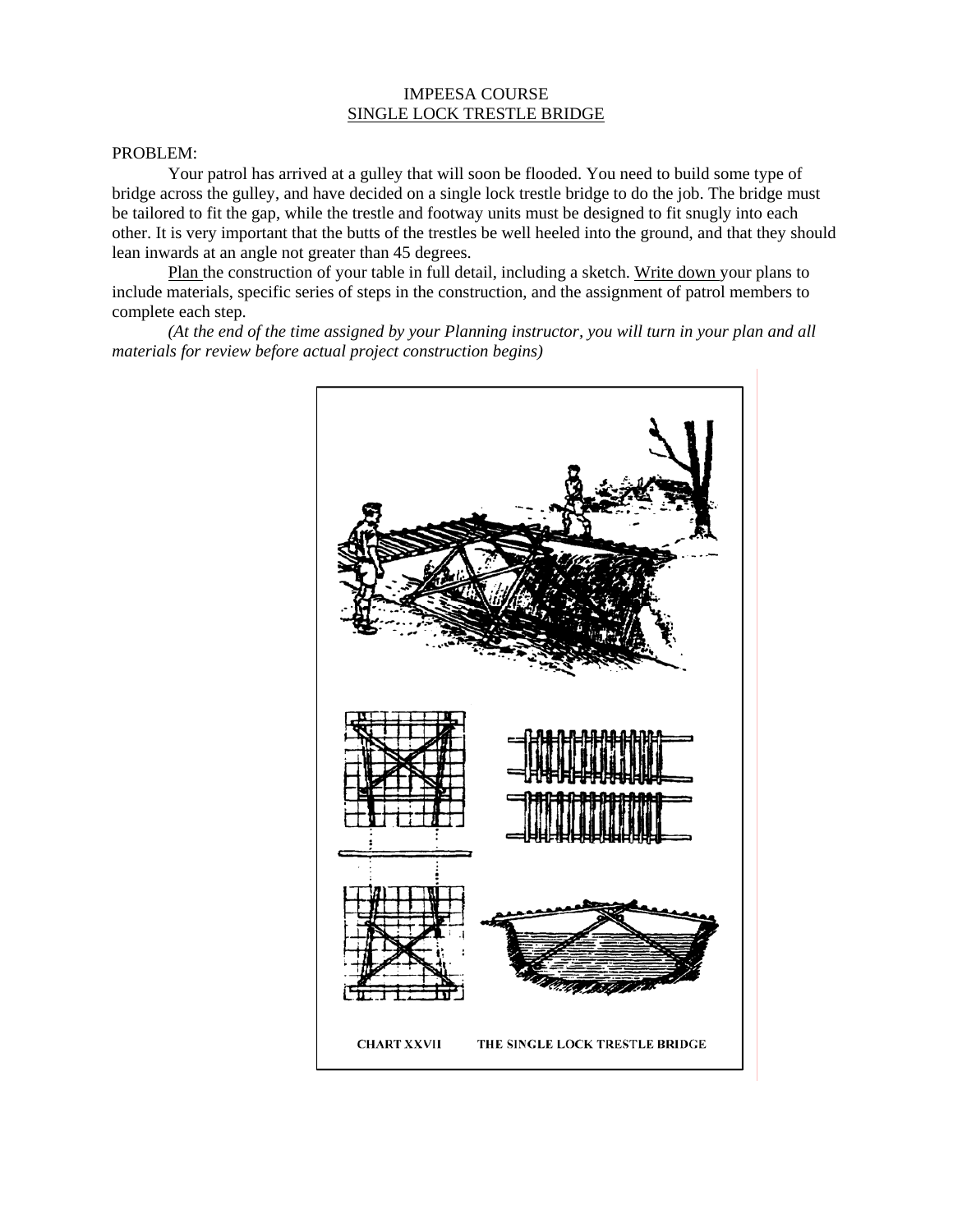# SINGLE LOCK TRESTLE BRIDGE

# MATERIAL LIST

| OUANTITY | ITEM                                 |
|----------|--------------------------------------|
| 4        | 12' Spars for footway                |
| 1        | 12' Spar for center support          |
| 8        | 8' Spars for trestle                 |
| 2        | 7' Spars for trestle                 |
| 2        | 6' Spars for trestle                 |
| 24       | 2' Posts for footway                 |
|          | Binders twine to lash footway        |
| 16       | 18' lengths $1/2$ " line for lashing |
|          |                                      |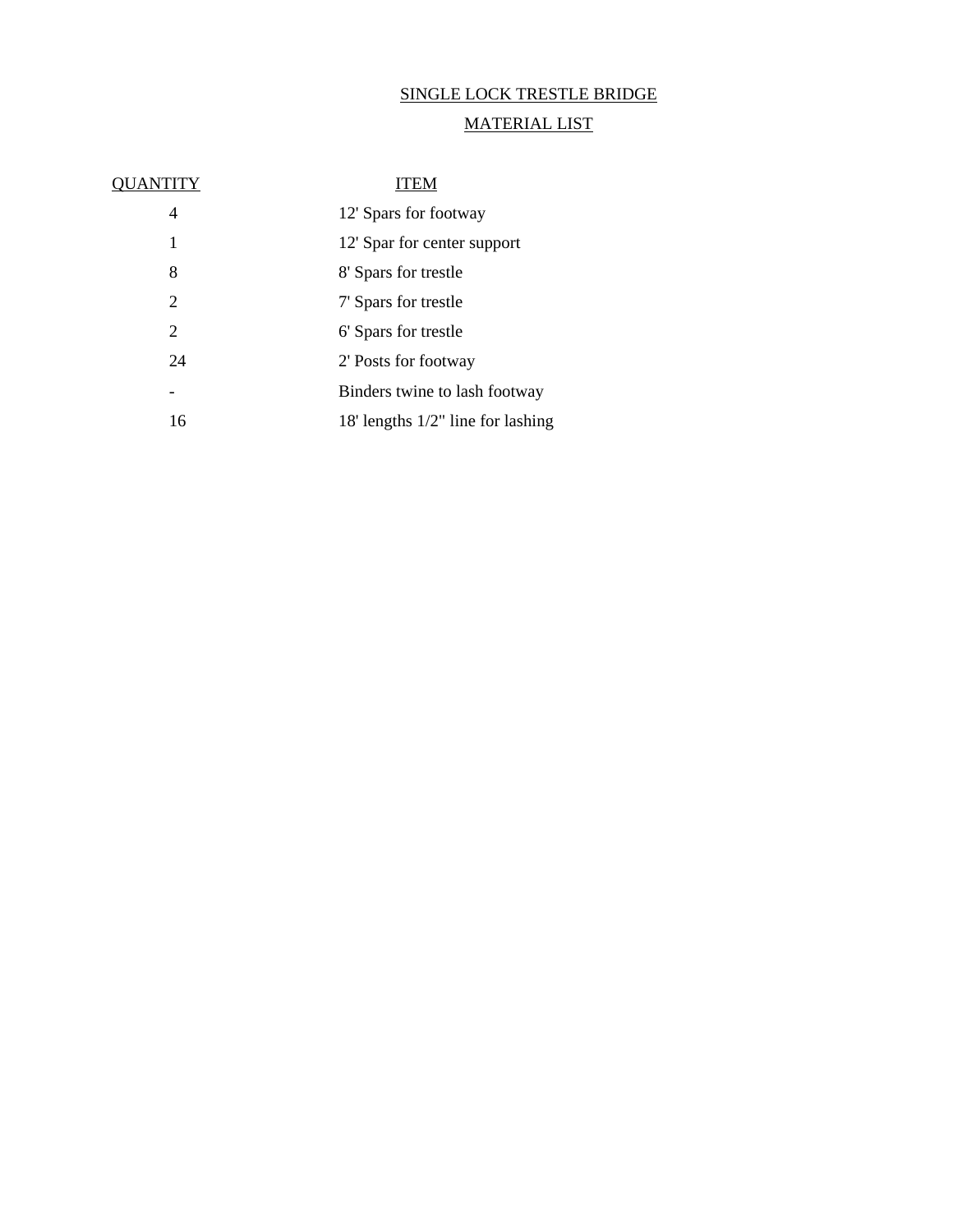## THE SINGLE LOCK TRESTLE BRIDGE

This is yet another example of precision pioneering, to the extent that it must be tailored to suit the gap it is intended to bridge, while the trestle and footway units must be designed to fit snugly into each other. A spot of pegging out of spars on the ground is clearly indicated, and course the distance across the gap must be measured accurately.

It is of the greatest importance that the butts of the trestles should be well heeled into the ground, and that they should lean inwards at an angle not greater than 45 degrees. If the gap is too wide to be bridged by the single lock (as shown in the chart) the two trestles can be separated by another length of footway, which would make this a "double lock" bridge.

Again we are faced with the prospect of laying on one boring square-lashing after another in the construction of the footway. Perhaps this might be as good a time as any to introduce you to the so-called "SWIL" lashing, which can be applied in a matter of seconds and has been found quite suitable for short-lived pioneering structures where no great strain on the lashing is involved.

To prepare the lashing take a 36 ft length of 3 strand sisal twine and use a fisherman's know to turn it into an s strop. Bend a strong rubber band on one end of the strop with a larkshead knot made in the twine (not the bend). Loop the other end of the strop round any convenient spar and square-lash in the Japanese style with both parts of the twine together. Apply two or three frapping turns - enough to use up the end of the twine - then simply hook the bend once or twice round any convenient spar.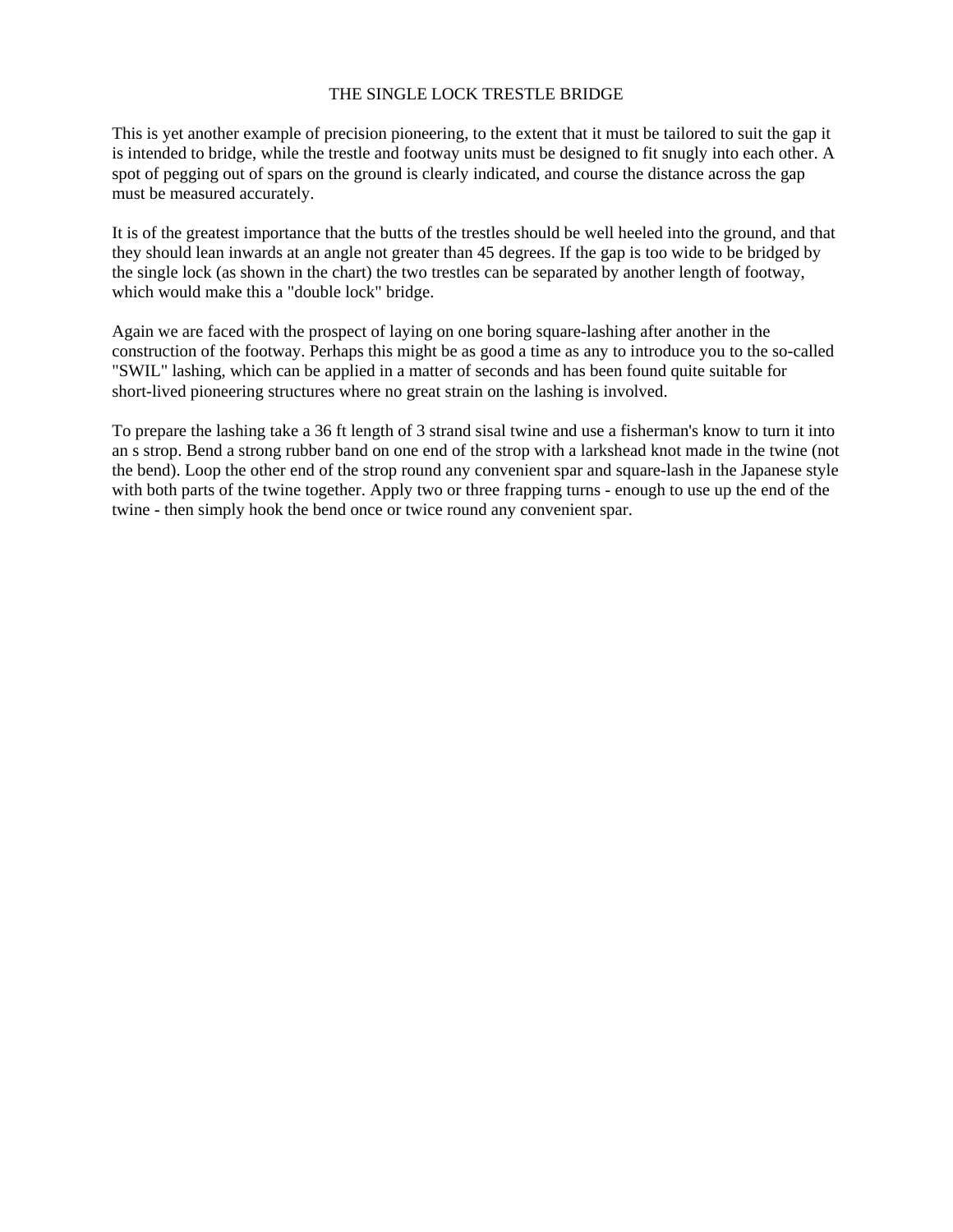# PIONEERING PROJECTS - AERIAL RUNWAY PROJECT MATERIAL LIST

| <u>QUANTITY</u>          | <b>ITEM</b>                                      |
|--------------------------|--------------------------------------------------|
| 4                        | 15' Spars for Uprights (4" Diameter)             |
| $\overline{2}$           | 6' Spars for Lower Crosspiece (3" Diameter)      |
| $\overline{2}$           | 4 1/2' Spars for Upper Crosspiece 0" Diameter)   |
| 6                        | 4' Spars for Anchor Posts (3" Diameter)          |
| 4                        | 3' Posts for Guy Line Posts (3"' Diameter)       |
| 1                        | 60' Length 5/8" Rope for Runway                  |
| 1                        | 120' Length 1/4" Line for Pulley Line            |
| $\overline{\mathcal{A}}$ | 12' Length 1/4" Line for Guy Line                |
| 4                        | 15' Length 1/4" Line for Anchor Ropes            |
| 10                       | 18' Length in Line for Shear Leg Lashing         |
| 1                        | 35' Length 1/4" Line for Seat Rope               |
| 1                        | 6' Length 1/4" Line for Choke Rope On Block Hook |
| $\overline{2}$           | <b>Burlap Bags</b>                               |
| I                        | Single Sheave Block for 5/8" Rope                |
| $\mathbf{1}$             | Block & Tackle Set (Consisting of 1 Block with a |
|                          | Single Sheave & 1 Block with Double Sheaves)     |
| I                        | Board 10" by 24" for Seat                        |
|                          | <b>Binders Twine</b>                             |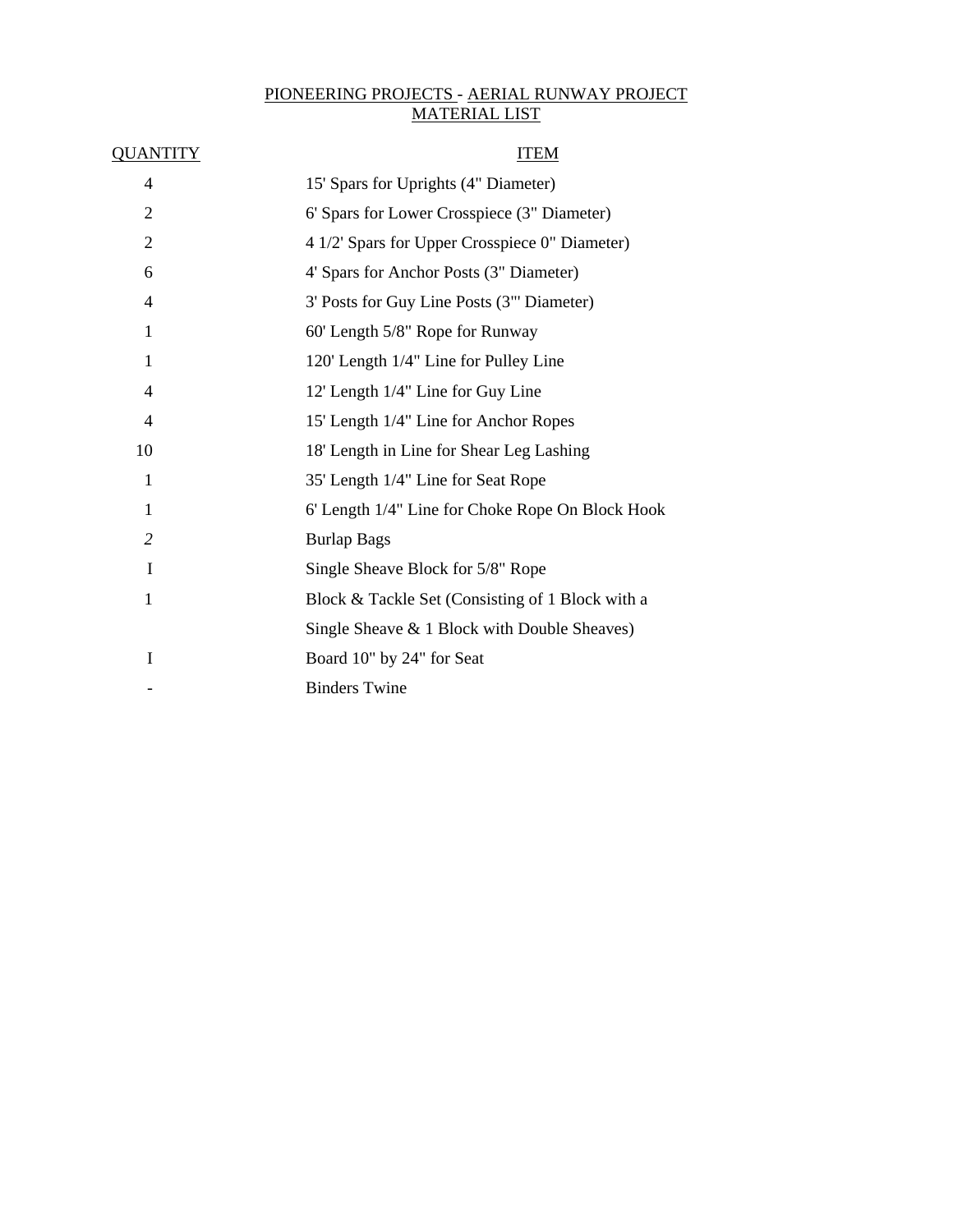# PIONEERING PROJECTS - CORACLE

# MATERIAL LIST

| OUANTITY | ITEM                                                                            |
|----------|---------------------------------------------------------------------------------|
| 40       | <b>Assortment Stakes to Build Circle</b>                                        |
|          | <b>Binders</b> Twine                                                            |
| 1        | Smoke Fly (Without holes)                                                       |
| 1        | Assortment to 1" sticks for bottom<br>(Length depending on diameter of coracle) |
|          | Abundance of brush to form ring                                                 |
| 2        | Paddles or Poles for handling in water                                          |
|          |                                                                                 |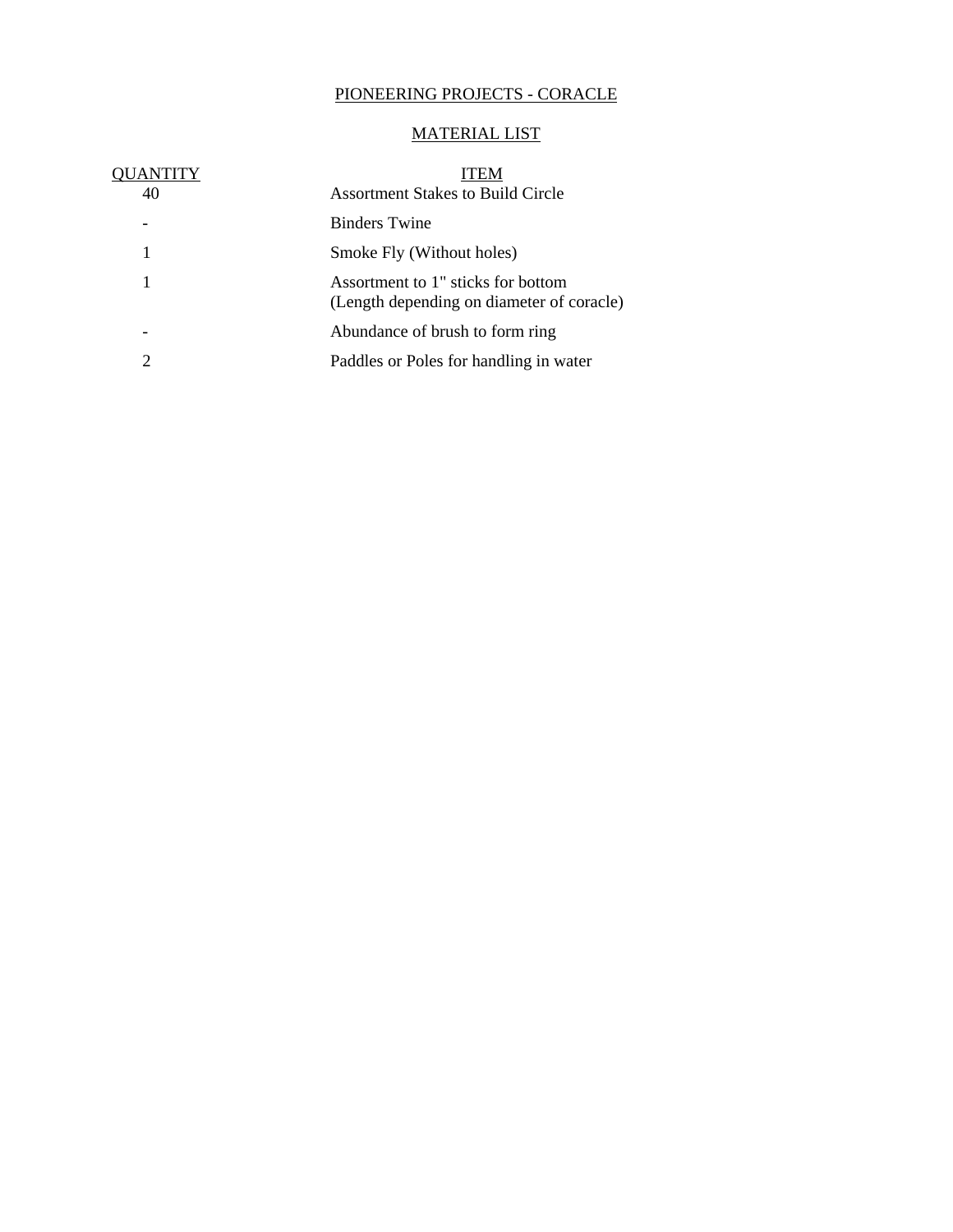# PIONEERING PROJECTS - PATROL CAMP TABLE

# MATERIAL LIST

| Quantity | <b>ITEM</b>                                            |
|----------|--------------------------------------------------------|
| 4        | 12' Uprights $(1\ 1/2"$ to 2" Diameter)                |
| 4        | 8' Seats (2" to 4" Diameter)                           |
| $24+$    | 6' Table Braces and Surface $(1\ 1/2"$ to 3" Diameter) |
| 16       | 8' Lengths ill line for lashing                        |
| 1        | 12' Length $1/4$ " line for lashing                    |
|          | Binders Twine for lacing table surface                 |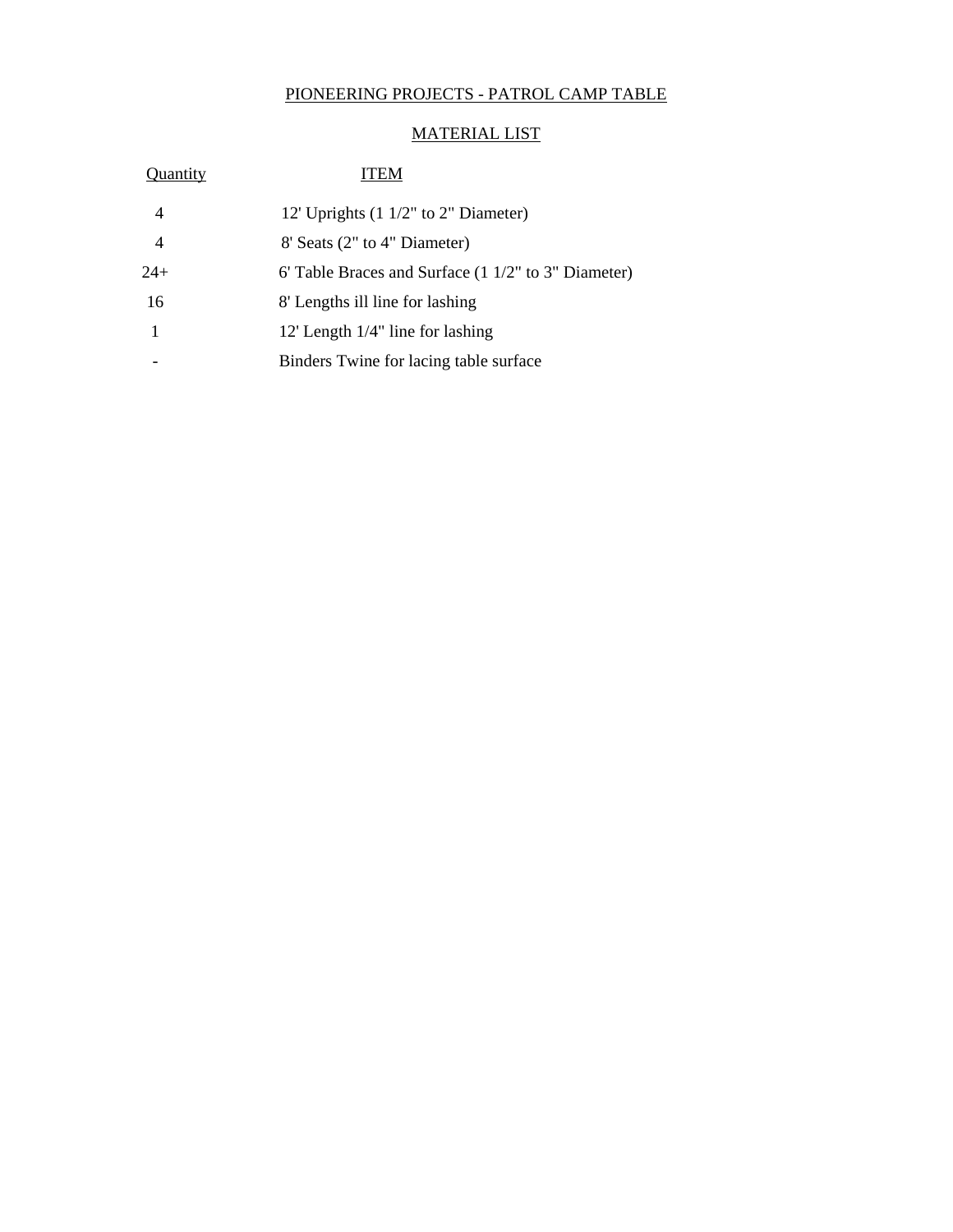# PIONEERING - PROJECT - MONKEY BRIDGE Material LIST

| 4              | 12' shear Legs (4" Diameter)             |
|----------------|------------------------------------------|
| 2              | 5' Bottom Braces (3" Diameter)           |
| 6              | 4' stakes (3" Diameter)                  |
| 1              | 60' Length 1" Rope for Foot Rope         |
| 2              | 60' Length 1/2 Line for Hand Ropes       |
| 6              | 18' Length 1/2 Line for Lashings         |
| 10             | 9' Length 1/4 line for Stringers         |
| 6              | 13' Lengths 1/4 Line for Anchorage       |
| $\overline{2}$ | Burlap Bags for padding shear leg crotch |
|                | <b>Binders Twine</b>                     |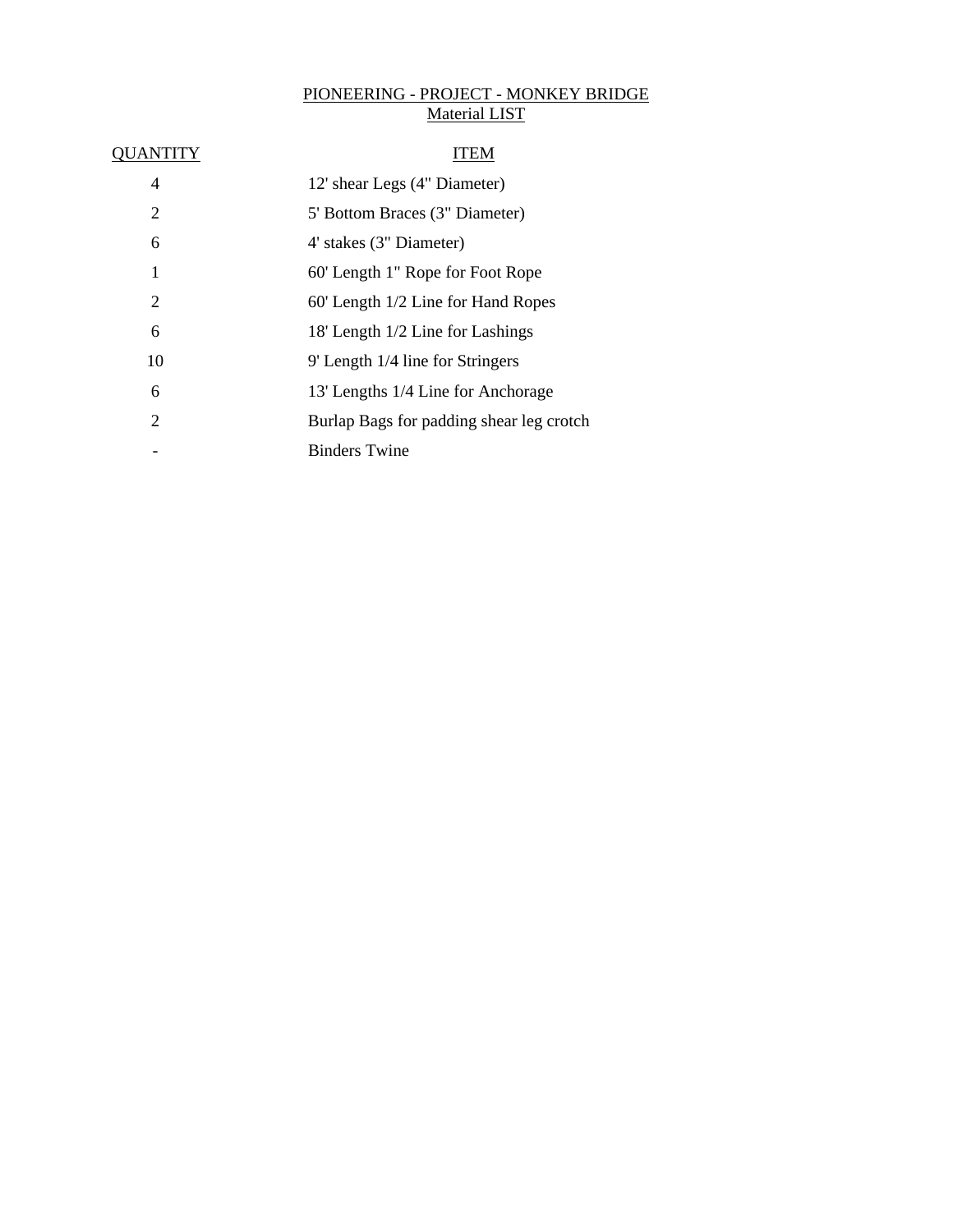# PIONEERING PROJECTS - REVOLVING DERRICK BRIDGE MATERIAL LIST

| 15' Spar for Upright (3" to 4" Diameter) |
|------------------------------------------|
| 10' Spars (3" Diameter)                  |
| $3'$ Spars (2 $1/2"$ to $3"$ Diameter)   |
| $2'$ Spars $(2" + Diameter)$             |
| 30' Length 1" line                       |
| 15' Length 1" line                       |
| $30'$ Length $1/2"$ to $1"$ line         |
| 15' Length 1/4" line                     |
| Binders Twine to lash Walk Pieces        |
| Pickets                                  |
| Single sheave Block                      |
| 2' Length of 2" Strap                    |
|                                          |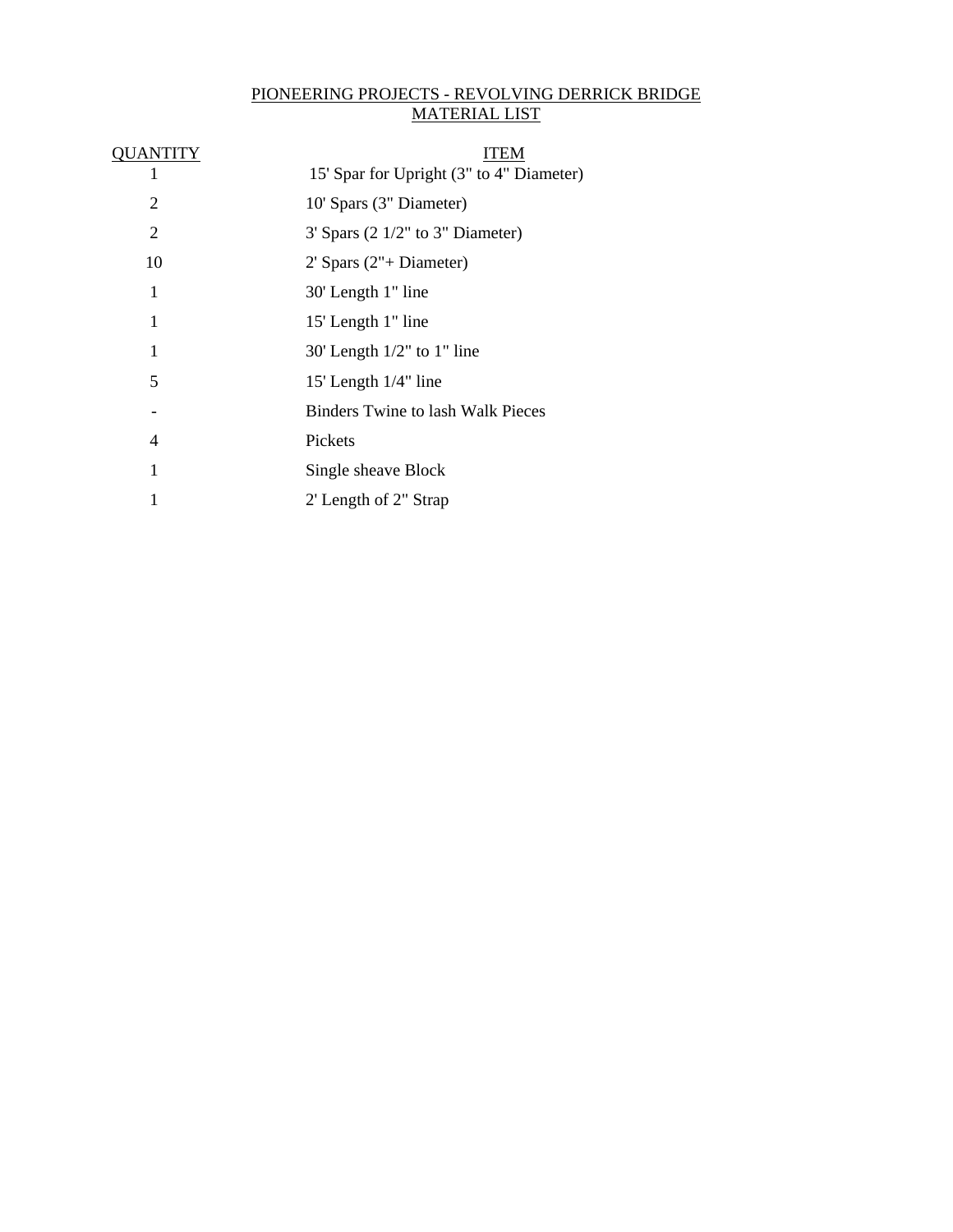# PIONEERING PROJECTS - OBSERVATION TOWER PROJECT MATERIAL LIST

| 4  | 20' Spars for Uprights (4" Diameter)              |
|----|---------------------------------------------------|
| 4  | 8' Spars for Lower crosspieces (4" Diameter)      |
| 8  | 10' 6" Spars for Lower Diagonals (4" Diameter)    |
| 4  | 8' Spars for upper Diagonals (3" Diameter)        |
| 4  | 6' 6" Spars for Middle Crosspieces ((3" Diameter) |
| 4  | 5' Spars for Upper Crosspieces (3" Diameter)      |
| 12 | 5' Platform Logs to (2" to 3" Diameter)           |
| 54 | 18' Lengths $1/2$ " line for lashing              |
| -  | <b>Binders Twine for Lacing Platform</b>          |